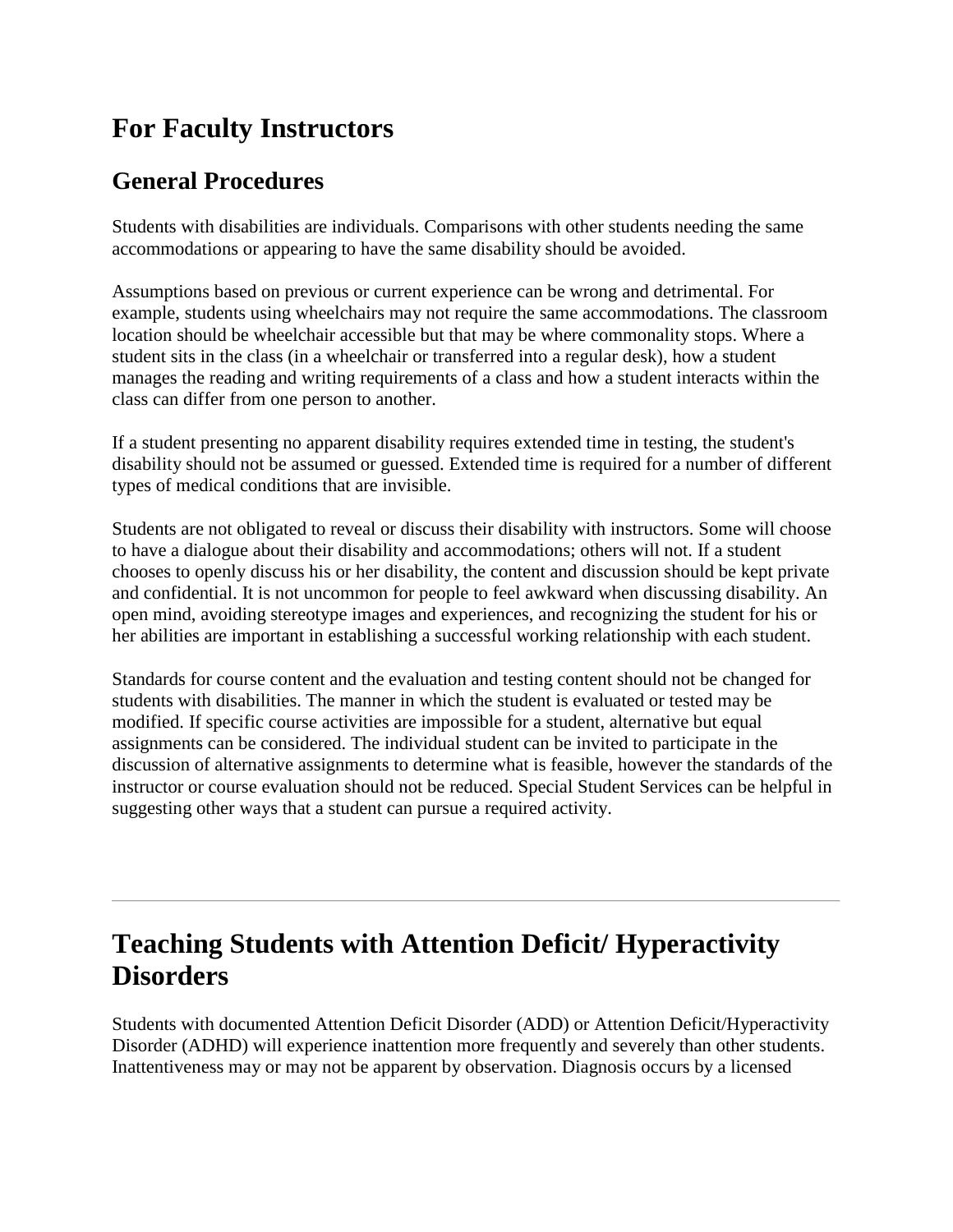psychologist or psychiatrist and treatment may involve medication and on-going professional counseling support.

Attention may be affected by environmental stimuli that other persons may or may not be conscious of, e.g. consistent background noise from any source in and out of the classroom. "Street noise", concurrent conversations overheard in and out of the classroom, radiator pipes "banging", an air vent fluctuating with subsequent noise and the sound emitted from fluorescent lights are examples of possible distractions to a student with ADD or ADHD.

ADHD indicates "hyperactivity" that, to many persons, is an outward or obvious appearance of behavior. This is a generalization and not exhibited by all persons experiencing ADHD. Hyperactivity within some students may be unapparent.

Common challenges for our students with ADD and ADHD involve the attention required in the classroom and the internal focus ability to learn, sequence, and retain the instructional materials presented. Outside of the classroom and sometimes affecting attendance and/or course assignment deadlines, students are challenged with temporal (or time) awareness, the ability to organize a self-schedule, and adhering to schedules and places for reading, studying and writing that are conducive. The degree to which each student is distracted, inattentive and finds successful supports is variable.

Students with ADD and ADHD are expected to meet course requirements in the same manner as other students in the class. Regular, on-time attendance is not excused. Accountability is expected. Recurrent or chronic problems in class attendance or course assignment deadlines should be handled in the same process as expected with any students. Some instructors choose to speak with the student first. If a Dean is contacted for academic concerns as the routine course of action, the Dean should be contacted in situations even when an instructor knows of an ADD or ADHD diagnosis (by way of student disclosure or student permitted disclosure to Special Student Services). The Dean may choose to involve and consult with Special Student Services.

Instructors may elect to provide necessary supports for their students with Attention Deficit/ Hyperactivity Disorders in the following ways:

- Present the course syllabus in writing with clear deadline dates for assignments. Review the syllabus aloud at the start of the course. Remind students of upcoming deadlines with a week's notice.
- Invite the student to submit drafts of written assignments with a specific deadline. When reviewing, make notes but do not correct sentence structure, spelling and syntax. Discuss the draft in person with the student.
- Present course materials and instruction in a variety of modalities verbal, visual and hands-on when possible. This is usually helpful to all students.
- Adhere to the schedule for course deadlines. Only change deadlines for individual students with a Dean involved in the decision.
- If teaching a course that is over 1 hour and 15 minutes, offer breaks every 45 minutes.
- Plan for a separate testing room for examinations.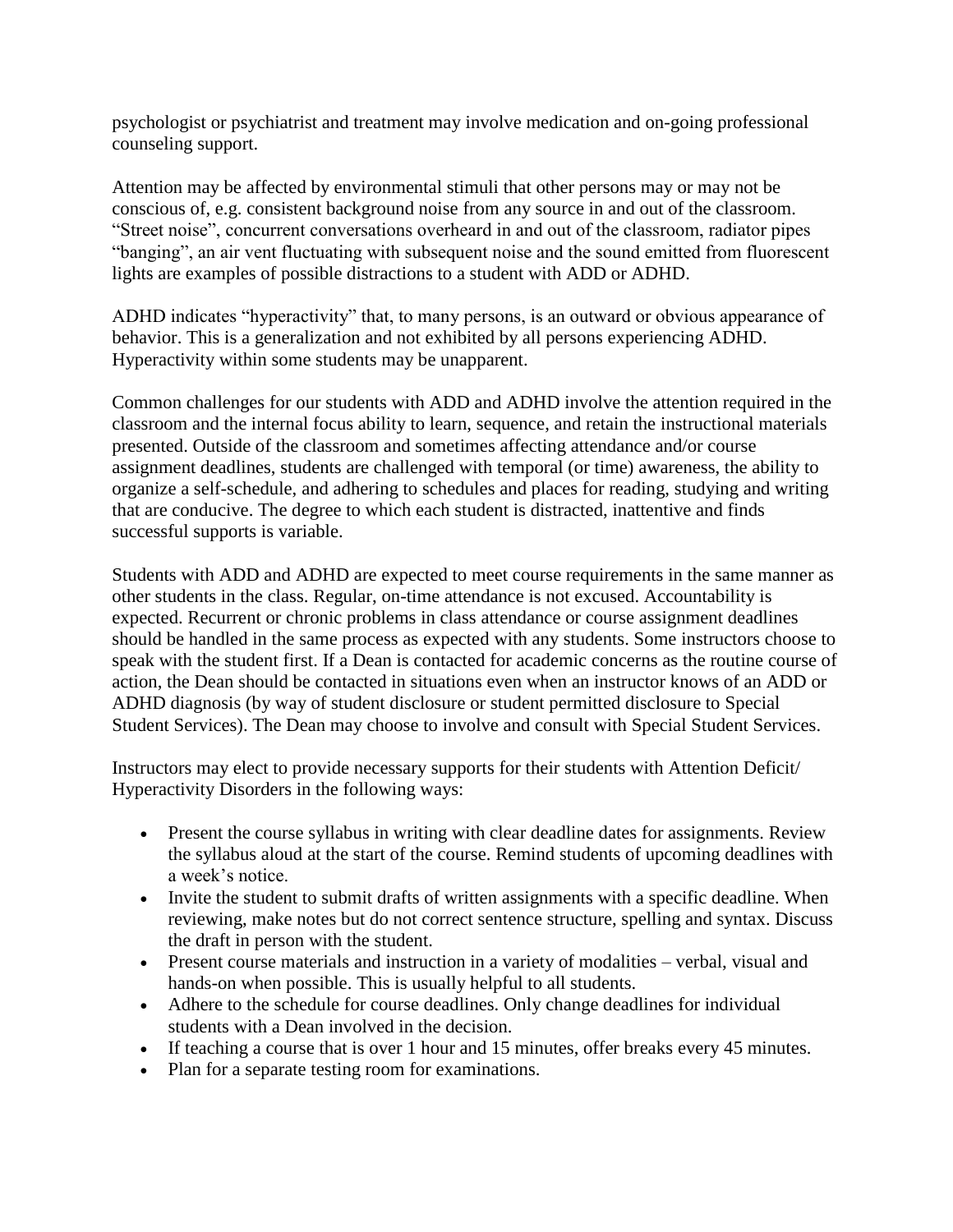# **Teaching Students with Chronic Illnesses**

Chronic illnesses that can affect academic life are too numerous to list in entirety. Many present no visible difference but can involve pain, severe and chronic fatigue, stress, discomfort and required time for medical treatment. Some examples are arthritis, Lupus, cancer, diabetes, chronic fatigue syndrome, chronic and severe asthma, seizure disorder, cardiac disease and narcolepsy.

Students with chronic illnesses have made a conscious choice to attend school and do so with medical support. Attendance can be affected by a flare-up or medical complication that cannot be predicted. A change in medication can be disruptive to a student's energy level, concentration or general feeling of "wellness".

Students with chronic medical illnesses are frequently experts on their medical management. They are often honest with their self-imposed limits of activity. Because of a history of unpredictable medical episodes and subsequent time delays, these students often plan ahead, within reason, and manage time carefully.

Instructors may elect to provide necessary supports for their students with chronic medical illnesses in the following ways:

- If a student chooses to self-reveal his or her illness, limit questions related to academic concerns. The student may volunteer additional information.
- If a student is absent and or tardy frequently, approach the student in the same fashion as any other with the same pattern. Speak to the student in a private location. Plan for sufficient time to hold a comfortable conversation.
- Be respectful, not reproachful. Review course expectations regarding attendance and ask the student to respond. Make contact with Special Student Services and your Dean if attendance problems continue and threaten a passing grade.
- Mid-term and final exam times offered separate from regular class time may need to be changed to accommodate a medication schedule or expected daytime cycle of fatigue.
- Short rest breaks may be required for some students in class times longer than one hour.

## **Teaching Students with Chronic Mobility Impairments**

Students with mobility impairments may use wheelchairs (manual or powered), scooters, crutches or braces. A personal aide may accompany some students. Others may walk unassisted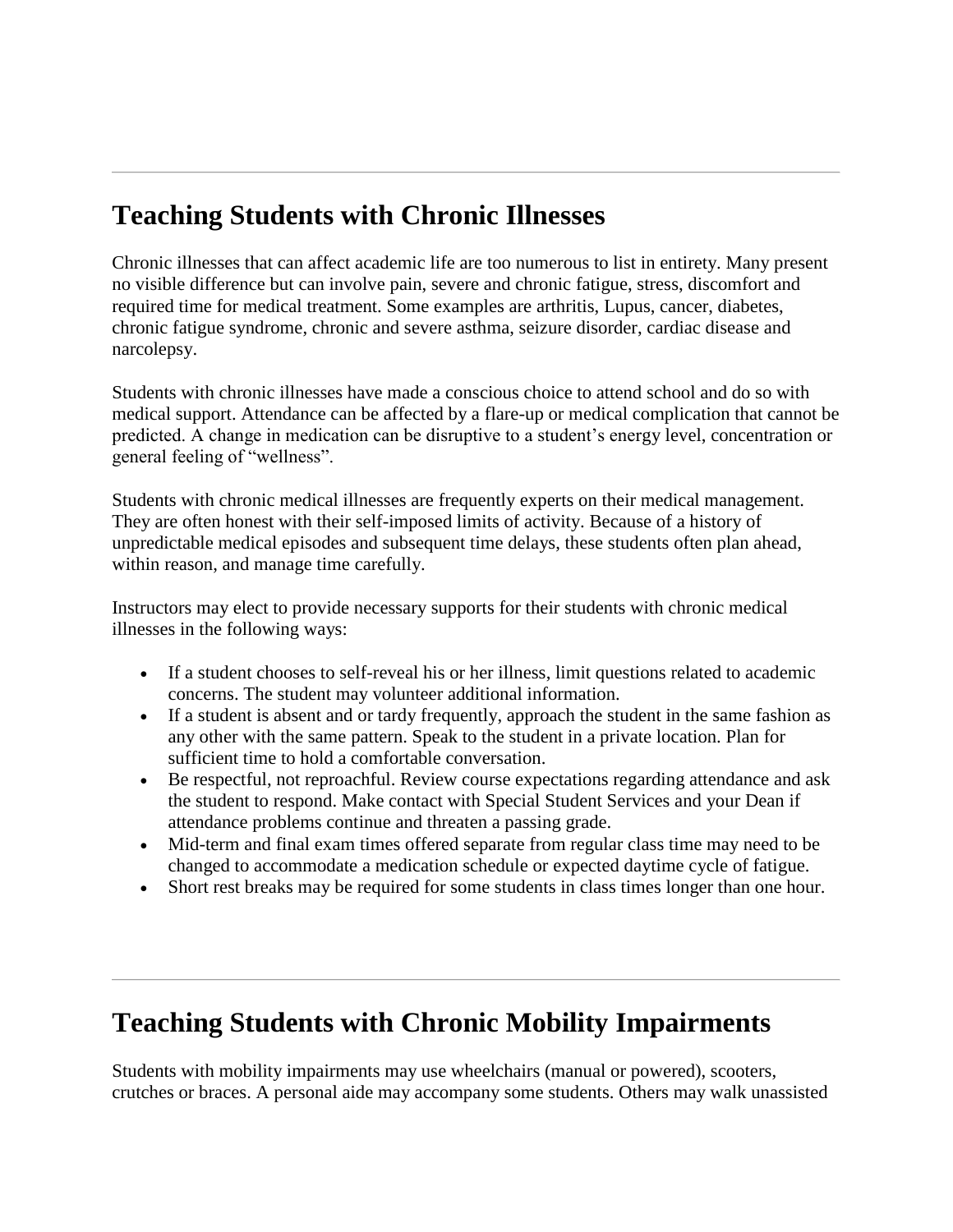but sometimes slower and/or with a noticeable difference in gait. And there may be students who rely on a mobility aid (e.g. a wheelchair) only occasionally.

There are a number of medical conditions that affect mobility. Some also affect the individual's fine or gross upper limb ability. Some can affect the length of time an individual can sit or stand. Chronic medical conditions can include (but are not limited to) spinal cord injury, cerebral palsy, spina bifida, amputation, multiple sclerosis, severe arthritis, dwarfism, muscular dystrophy, severe back injury/pain, severe cardiac conditions, severe sickle cell anemia, and severe respiratory disorders.

Special Student Services expects to have advance knowledge of students who have mobility impairments. If the planned course work of a particular student indicates very special arrangements (e.g. laboratory work) Special Student Services will begin advance planning with the Dean, the Department or School before a semester begins.

Physical access is a primary consideration for students with permanent mobility impairments. The University continues to make improvements in wheelchair access to and within its buildings. Special Student Services maintains current information on building and specific classroom accessibility changes. Each semester, SSS will work with students known to require wheelchair access and will coordinate with the Registrar who assigns classroom locations before and after the course registration period and during examination period. It is the legal responsibility of the University to provide students requiring wheelchair access the opportunity to choose classes within reason, to locate class rooms in wheelchair accessible locations for these students and to schedule examinations held outside of the regular classroom in accessible locations.

Classroom assignments consider required seating capacity, instructor requirements for AV support within a classroom and the location. Moves during registration period consider students requiring accessibility who indicate a strong probability of enrolling in the class.

Instructors may elect to provide necessary supports for their students using wheelchairs in the following ways:

- When speaking with a student who is using a wheelchair, try to sit or squat for equal level eye contact if the conversation lasts more than a minute or so. Do not hang onto or lean on the wheelchair. If working one-on-one with a student using a power chair in a directed activity, ask the student to shut the power off. This prevents the chair from moving accidentally and unexpectedly.
- Take note of the classroom layout. Chairs and desks moved by a previous class can present abrupt obstacles to wheelchair navigation. Ensure doorways and aisles are clear of obstructions.
- A student who uses a wheelchair should have a choice in the location of seating in classrooms where seating is not fixed. Some students may need assistance to move a chair around a table to fit the wheelchair. This can often be done casually. Offer assistance and if a "no, thank you" is the response, accept it and let the student assist him or herself. In classrooms with tables, a table may not be high enough for the fit of the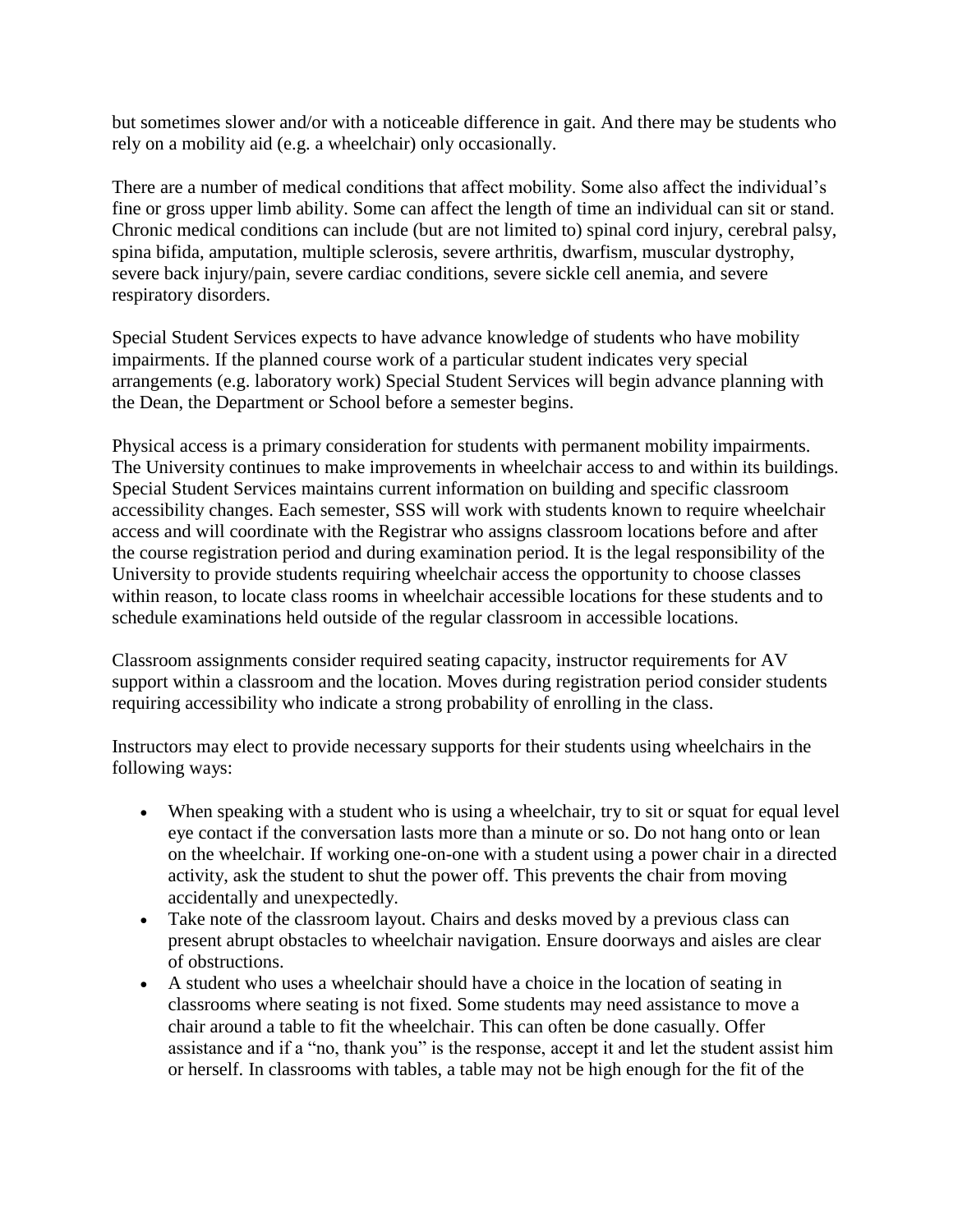wheelchair. If the student prefers to sit under the table, there are a few simple solutions that can be discussed with the student and Special Student Services as needed.

- Where there is an unexpected change in classroom location, expect the student to arrive with delay. Access to and within our University buildings may not be as direct for persons using wheelchairs. The same expectation can be held for days during snow and ice.
- If your office is not accessible for a wheelchair, speak with the student early in the semester. Alternative meeting locations should be arranged. This will require a planned space and meeting times and, while not as spontaneous as a student stopping by during office hours, it is an acceptable alternative.
- Field trips required by the course must consider transportation and accessibility according to the individual student's requirements.
- Casual or formal gatherings of students outside the structured classroom and related physical activity associated with the gathering must consider accessibility and alternative participation activities. A conversation with the student is advised.
- Laboratory courses may require a modification of tables and the placement of equipment. This is done on an individual basis. Some students may require no modification.

### **Teaching Students with Hearing Impairments**

Students with hearing impairments can experience different levels of hearing ability and loss. They can present varying abilities in communications. Differences can be attributed to the degree of the hearing loss; when the hearing loss occurred; social, educational and home environments; and the modes of communications used. Students may rely on lip reading, amplification, any one of a number of interpreting services (e.g. American Sign Language (ASL), Cued Speech, and Oral Interpreters) and/or Computer Assisted Real-time Transcription (CART).

What a student needs in his or her academic life depends on degree of loss, the age at which the hearing loss occurs, and his or her experience with alternative communications and the environment. For example, a student with a hearing loss in a small seminar may be able to rely on lip reading. The same student may require amplification or interpreting support for large lecture environments. When a student relies on lip reading or interpreting services, he or she may also require note taking support to keep a visual focus on the interpreter or lecturer. Students with hearing loss can also vary widely in their written and verbal expressive ability.

Special Student Services meets students with hearing loss or who are deaf prior to their entrance to the University. In planning with some students, it is possible to define the exact supports that will be required. This is possible for a student who is deaf and consistently relies on interpreting services. For others presenting varying degrees of hearing loss, the environments and the correct supports can only be anticipated and arranged when the student arrives.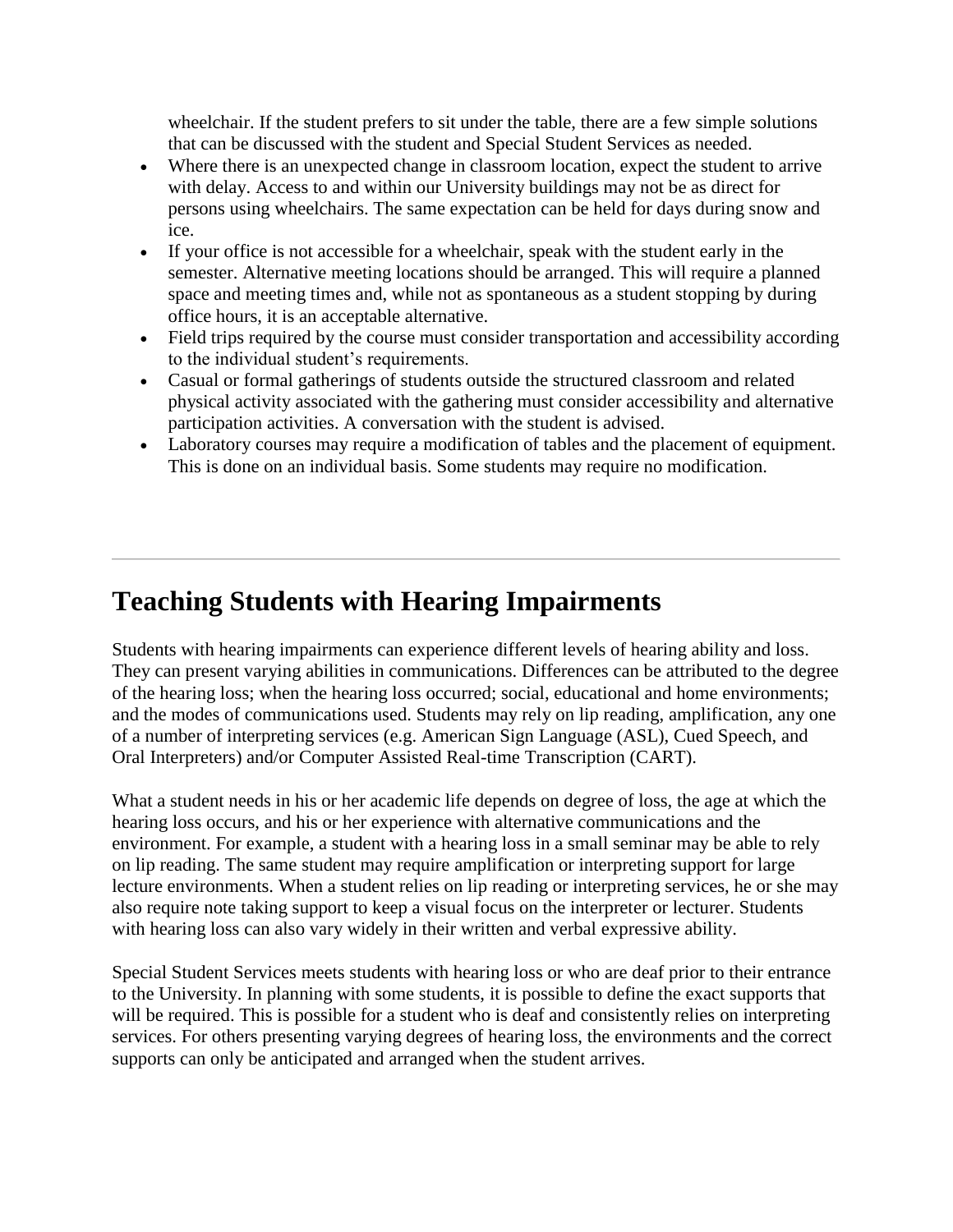The University may rely on resources for services that include American Sign Language (ASL) interpreters. These services are provided in the classroom through arrangements made by Special Student Services. Interpreters attend class with the student.

Some students will rely on a wireless FM transmission system to amplify the speech of a speaker. A small clip on microphone is offered to the speaker in a class.

A student with a hearing loss will often be proactive to explain his or her requirements to instructors early in the semester.

Instructors may elect to provide necessary supports for their students with hearing impairments in the following ways:

- When speaking privately to a student with a hearing loss accompanied by an interpreter, direct your eye contact to the student, not the interpreter. To get the student's attention not already in visual direction, a light tap on the shoulder or other visual sign is helpful. Face the student and avoid sitting in front of a window with bright light. Try to pause briefly to allow the interpreter time to catch up. If unique terminology is used in the conversation, expect the requirement to spell words requested by the interpreter. If the conversation held is an interview with standard questions involving unique terminology, be prepared to provide the questions in writing to the interpreter in advance. Do not hesitate to ask the interpreter questions about the logistics of the interpreting.
- When speaking with a student who has a hearing impairment, try to keep hands and other objects away from your mouth. If something is misunderstood, try rephrasing rather than repeating and avoid speaking louder.
- When presenting a class lecture, face front. Try not to speak with a turned back while, for example, writing on a board. Visual aids can be helpful to supplement verbal presentations.
- If a student is using an interpreter, try to pause the verbal presentation often. Seconds of silence to erase the blackboard, change overheads or move to the next slide can be helpful for everyone in the class.
- Be patient with student responses. Because of the delay in interpreting, there will be a delay in response. Keep casual eye contact with the student as he or she answers.
- If there is a group discussion in the classroom, try to limit the communications to one person at a time. Repeat questions asked by other students before responding.
- When handing out papers that expect immediate visual review, give students time to give their visual attention to the paper before giving explanation or instructions.
- If an interpreter is used, invite a private conversation with the student and the interpreter to discuss how to best communicate in the classroom and the most appropriate location for the interpreter. If there is only one interpreter, she or he will require a break after 45 minutes. For three hour classes, two small breaks can be considered as an alternative to one mid-way break. The interpreter has only one role: to facilitate communication. If a response is unclear, either student or faculty member should indicate this and ask the respondent to rephrase the response. The student or faculty member should not consider interpreters in other roles.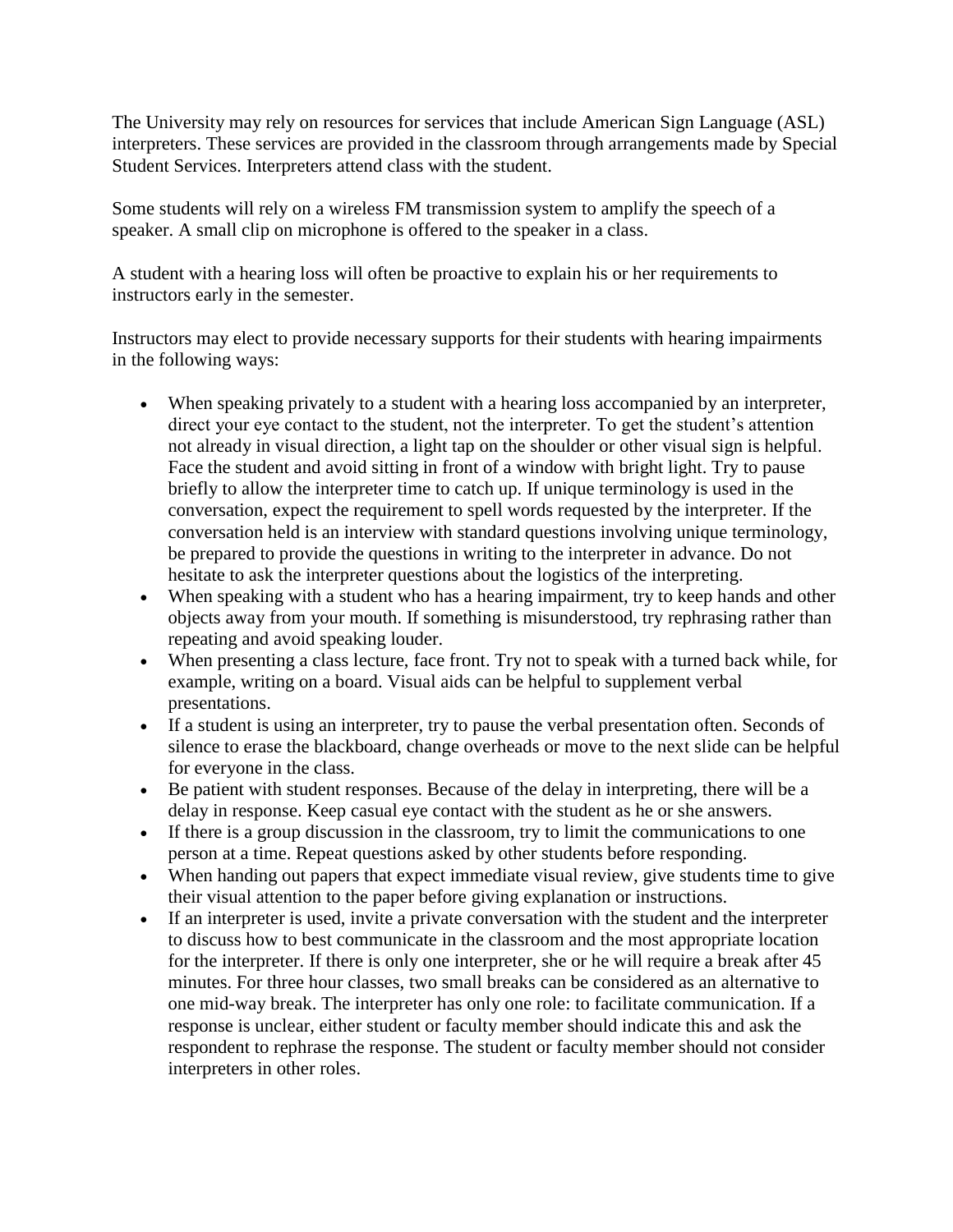[For more information, Pepnet, a national non-profit organization offers a comprehensive online](http://pepnet.org/)  tutorial on an orientation to serving college students who are deaf or hard of hearing.

### **Teaching Students with Learning Disabilities**

A student with a learning disability should not be thought of as "a person who cannot read," "a person who cannot write" or a "person who cannot learn at the same pace or knowledge level". The student's ability to learn can be challenged by the traditional education methodologies and the student's ability to perform to his or her maximum capability may be dependent on the accommodations provided in each course.

A student with a learning disability may or may not enter UAM with a reasonable knowledge of what supports he or she requires. The student may meet with the Director of Special Student Services upon registration and each semester the student requests and requires services. Changes in accommodations may occur each semester and may be customized to the course requirements and evaluation methods. Knowledge of the student's learning strengths and weaknesses is derived from testing information received from a licensed practitioner and from interviews with the student.

Instructors can generally expect that students with learning disabilities will need support in information processing. This may include reading comprehension, written and verbal expression, writing mechanics (i.e. cursive or print), sequencing and memory, and receptive auditory and visual processing. The skill levels and amount of support required by each student can vary drastically. It is impractical and unnecessary to change a course structure to accommodate one student's needs in the classroom; however teaching with various modalities (verbal, visual and performance) may provide the support for a good cross section of students' learning styles. A combination is effective if there is more than one student in the class with a learning disability and will not be detrimental to other students.

Identifying a student with a learning disability is only possible if the student self discloses this information or provides permission to the Director of Special Student Services to disclose it. If this occurs, the student's information is confidential and should not be shared with others.

Instructors may elect to provide necessary supports for their students with learning disabilities in the following ways:

- Present the course syllabus in writing with clear deadline dates for assignments. Review the syllabus aloud at the start of the course. Remind students of upcoming deadlines with a week's notice.
- Sharing lecture notes with a student in advance can be extremely helpful to support his or her visual and auditory preparation for each class.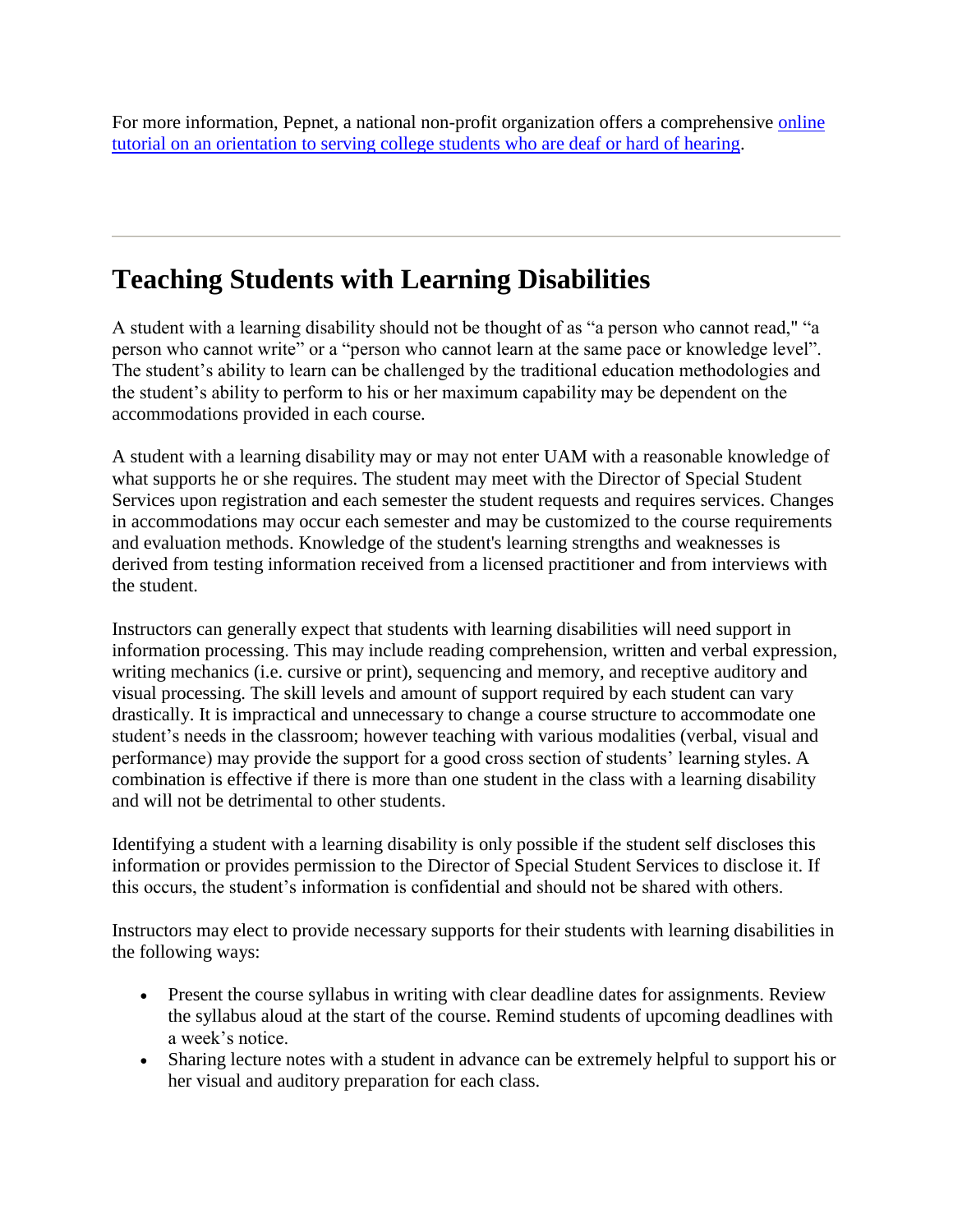- During a lecture, pause occasionally allowing students to take the time to assimilate the information and catch up with note taking. Pauses can be used to erase a board or change a visual slide.
- When presenting abstract concepts, support the concepts with concrete examples or visual materials such as charts and graphs.
- Invite the student to submit drafts of written assignments with a specific deadline. When reviewing, make notes but do not correct sentence structure, spelling and syntax. Discuss the draft in person with the student.
- Unless considered as an essential requirement of the course, grading on spelling errors for in class writing assignments should be suspended. Permission to use portable and computer based spell checkers can be asked. It will be the instructor's decision to determine if spelling is critical and essential to the course requirements.
- In the classroom, avoid "rapid fire" questions of students.
- In the testing process, do not make assumptions about the student who has submitted the exam completed before the extended time allowed. There are times when a student "gives-up "on an exam – just like any student – and, there are times when a student completes the exam because the format did not challenge his/her learning style.
- Advance planning for the reading requirements of a course from semester to semester is especially helpful to students who need recorded, audio presentations as an alternative format. Deans and Special Student Services may contact faculty members several weeks before the beginning of a semester to ask about anticipated reading assignments. Leadtime is essential to provide the alternative medium in a timely fashion.

## **Teaching Students with Manual Disabilities or Injuries**

Some chronic medical conditions may result in permanent or long term limited functional ability in upper limbs. Differences may not be obvious by sight, such as students experiencing carpal tunnel or repetitive injury syndrome. Students experiencing permanent limitations in their manual ability often use compensatory strategies, such as scribes or computer based voice recognition, to manage written requirements outside of the classroom. They have developed the experience and a "comfort level" to dictate information. These students often rely on note taking services in the classroom.

Special Student Services offers time-limited services to injured students to support the continuity of their academic responsibilities compromised by the injury. Temporary injuries to fingers, hands, wrists, forearms, elbows and shoulders will occur during the academic year. Note taking services are arranged in class and sometimes require the assistance of instructors to recruit a student within the class to work as a note taker.

The completion of a term paper can be affected, especially when an injury occurs shortly before its deadline. Using a keyboard with one hand does slow productivity drastically. Students are expected to speak with the instructor, the Dean, and SSS if a delay is required. Special Student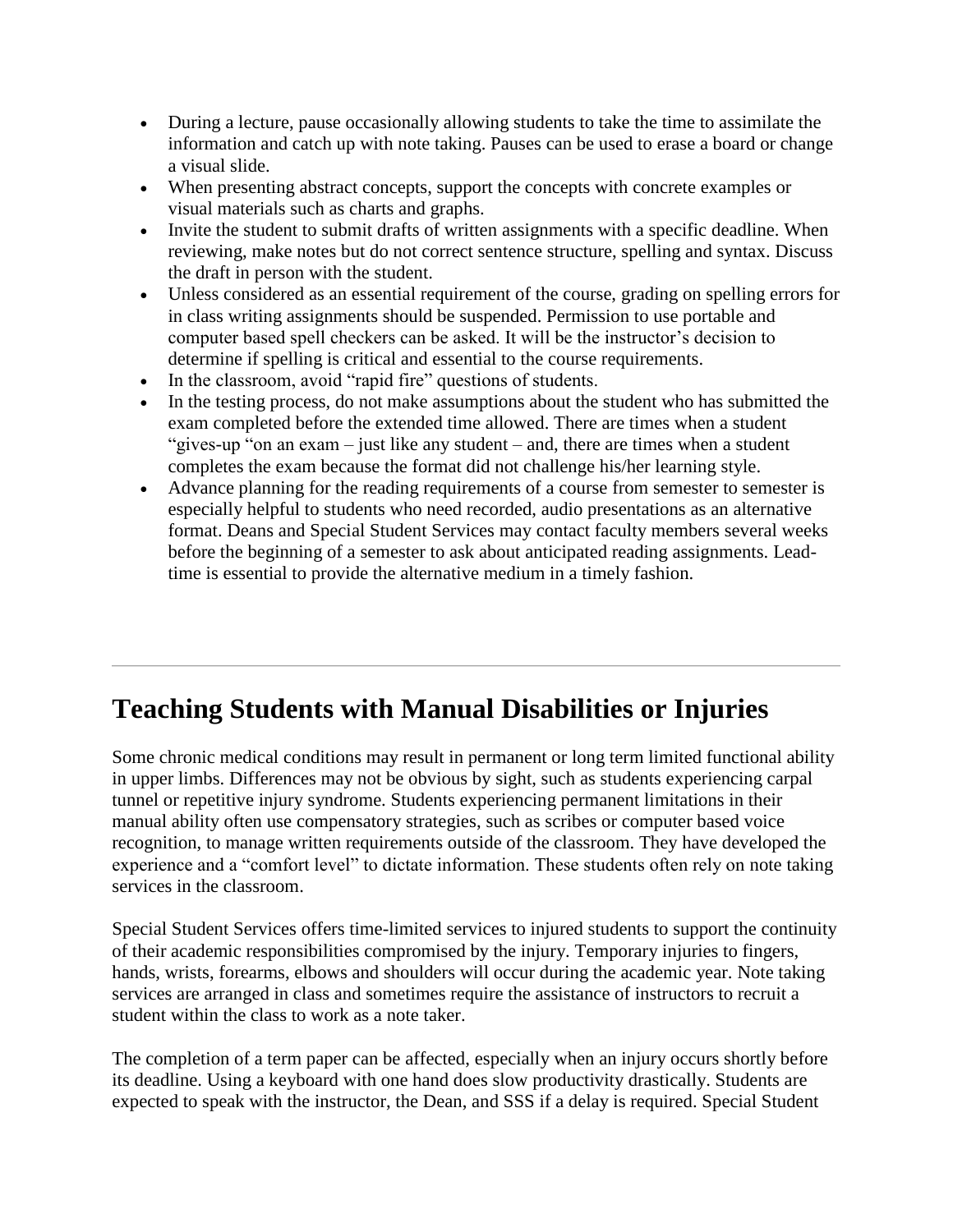Services can be contacted to discuss possible services to assist the student in the manual supports required for paper completion.

Exams can be supported by the services of Special Student Services, especially when the format requires writing that will present a compromise to the student. Students with long term or chronic impairments often have experience in taking an exam with an accommodation they have found to be most supportive. This can involve the use of a scribe or typist/transcriber, and extended time to account for the additional time necessitated by the process. Other students may be capable of writing or typing an exam with additional time considered for required rest breaks. Some students may discuss the opportunity to take the examination orally with the instructor.

The manner of how a student with a short term or abrupt injury/ impairment manages the examination process requires a discussion on appropriate choices. The student, Dean and faculty member, along with Special Student Services may be brought into the discussion to determine the most reasonable accommodations without compromising the integrity of the exam. Last minute discussions are unavoidable when the injury occurs shortly before the exam date.

Instructors may elect to provide necessary supports for their students with manual disabilities and injuries in the following ways:

- Assist Special Student Services in the process to recruit a note taker by announcing the position requirement to the class. The name of the student requiring the notes should not be given in this announcement.
- When possible and requested, the instructor may provide a copy of his or her class notes and presentation materials to a student.
- If a student has voluntarily revealed his or her manual limitations that can influence course participation, discuss ideas with the student on what can be considered as reasonable alternatives or supports. Call Special Student Services if there is a perceived need for supports that will require human or other resources not already available.
- In the beginning of a semester, forward planning helps to anticipate course requirements that may compromise student participation and can offer enough time to decide on solutions and put them into place. This is common in courses that involve physical activities, especially in the arts and sciences. Students with limited reach, limited manual ability, or upper body weakness may require an assistant. If an assistant is required, and not anticipated in advance, the instructor is asked to call Special Student Services. If an assistant is required, the student should provide the proper direction to the assistant. The assistant should not be making decisions for the student.
- Call Special Student Services for ideas when accommodation solutions needed in the classroom are not readily apparent.
- Suggest to a student with an obvious and new injury (students with casts, arm slings) to contact Special Student Services if he or she speaks with you about unique arrangements that cannot be put into place simply or have not been communicated from Special Student Services.
- Expect a separate testing environment if a student uses a scribe, typist/transcriber or is participating in an oral exam.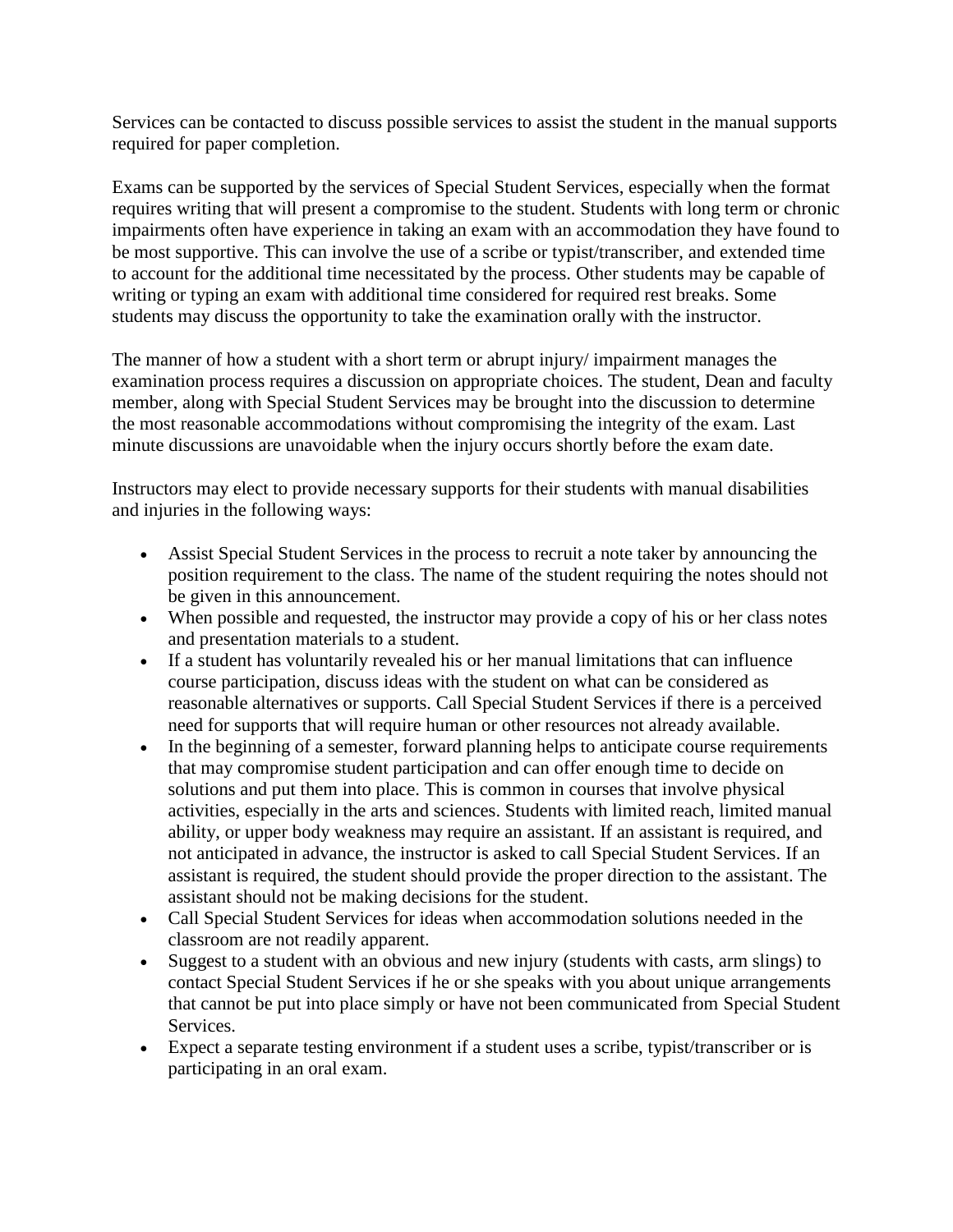The requirement to conduct extensive computer based research or access a large volume of course readings posted on the Web can present a physical compromise to some students. Provisions for an assistant to act as an aide may be needed for research activities when no other alternative means to access or produce research based activities is available. Instructor selected, electronically posted course reading materials should be made available for students to copy in hard print as a reasonable alternative.

### **Teaching Students with Psychological Disabilities**

There is a broad range of psychological diagnoses that can be experienced by a student at UAM, both temporary and long term in treatment. By experience, these students are the least likely to seek exceptional support in the course work or to self identify their current or previous history with Deans and instructors. A student's individual choice to seek out individual supports – from Special Student Services, a Dean or from a faculty member is the student's choice. Everyone at the University is, however, responsible to present information if a student is suspected to be at risk of injury or harm to him or herself or to others. This circumstance is rare and not indicative of the majority of students at the University or those choosing to register with Special Student Services.

Symptoms and the interruption of academic requirements as a result of psychological disorders are mostly unpredictable.

A person with psychological diagnosis registered with Special Student Services most commonly comes to present medical documentation pro-actively in the event that intervention in a semester becomes necessary but is not expected.

The most common symptoms of psychological disorders exhibited by students at the University are behaviors displaying (but not limited to) inattentiveness, difficulty in concentration, apathy, fatigue, and/or irritability. Anxiety may interfere with concentration affecting classroom learning and the examination process. Medication prescribed can have side effects and can result in fatigue and irregular behavior and attentiveness.

Any student choosing to self disclose a psychological disorder to Deans and faculty should receive the same respect of confidentiality expected of other students. The student is often in fear of a judgment and stigma. If a student reveals a psychological diagnosis, consider and look at the factual information available from the student and self-directed research. Avoid making judgments and assumptions based on the casual information accumulated by way of past media presentations.

Instructors may elect to provide necessary supports for their students with psychological diagnoses in the following ways:

 If a student self-reveals a diagnosis, ask the student what supports he or she may need. Determine what is reasonable and state why any unreasonable requests cannot be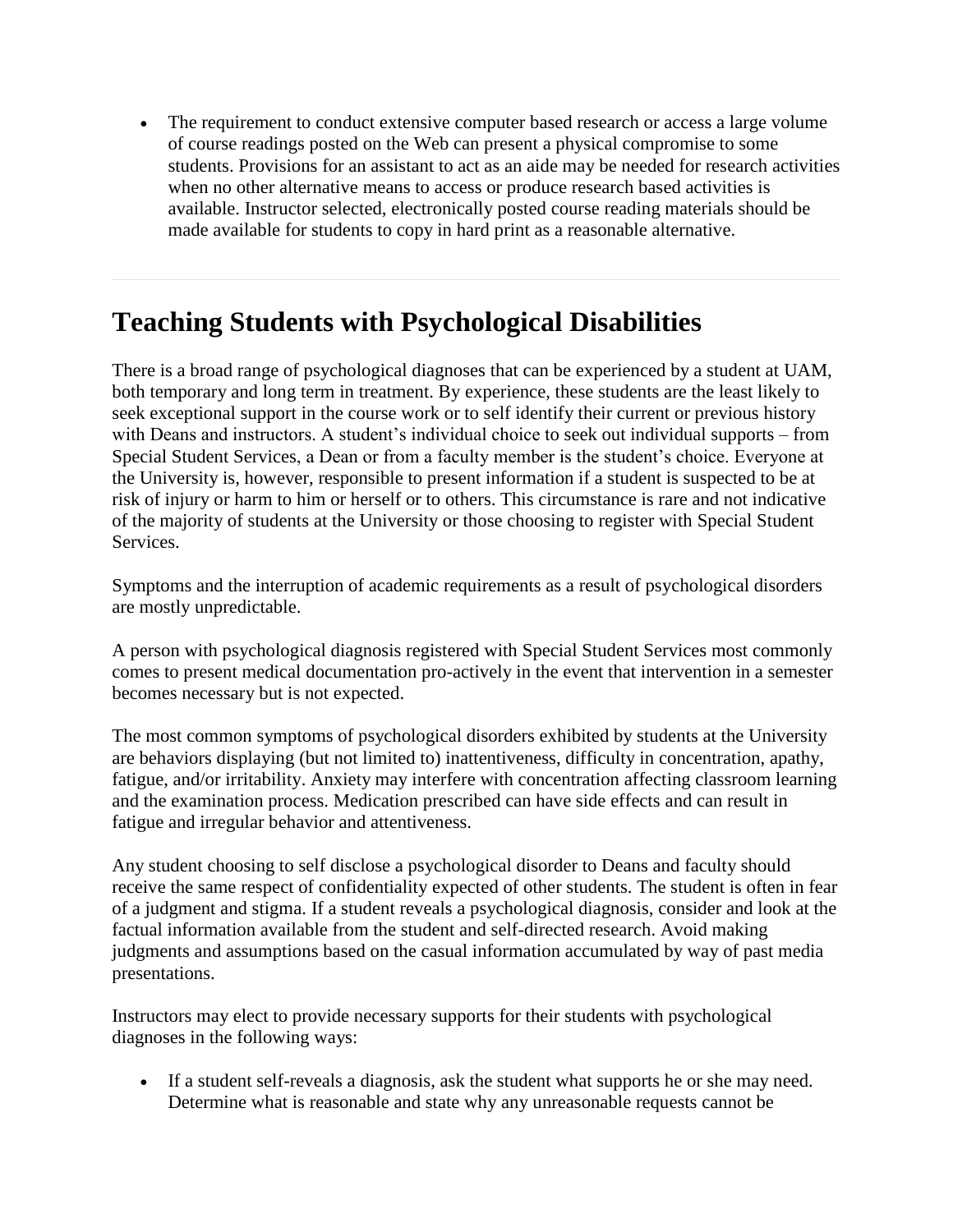accommodated. Encourage the student to communicate a change in their needs if anticipated during the semester. Meet the student privately. Do not attempt to hold a conversation in a public area.

- Consider requests for extensions on papers and examinations and reasons provided with each request. The instructor and the student may also want to discuss extensions with the Dean.
- Communicate deadlines and exam dates clearly in the class and in the syllabus. Avoid sudden changes in dates for exams. Give reasonable notice for quizzes and tests not announced at the beginning of the semester.
- Discuss inappropriate behavior or unacceptable academic performance as you would with any other student. Present the facts and expectations of the class. Maintain a calm delivery and eye contact. Allow the student the opportunity to respond. Keep the communication professional. Do not attempt to counsel the student.
- Avoid "rapid fire" questions in class. Allow time for a thoughtful response if the procedure within the class is to randomly call upon any and all students for answers.

## **Teaching Students with Visual Impairments**

There is a wide spectrum of etiologies and functional abilities among persons known to have a visual impairment. Some students may be experiencing a progressive loss of vision. Some students might experience a medical condition affecting vision in an unpredictable manner. Others may have a visual impairment that has stabilized and is corrected but still substantially hinders their ability to see near and/or far.

Some students experience the inability to use peripheral vision; others, central vision. Some students will have no visual response to color but for others with limited sight, color may be an aid. Some students are blind either from birth or an early age or later in life.

Persons with visual impairments can present themselves with identifying symbols: a white cane used in mobility, a guide dog, electronic notebooks offering voice output or Braille support, and glasses. Others do not. The absence of physical supports should not indicate more or less capability. It simply indicates the individuality of each person with a visual impairment.

Students with visual impairments are often challenged by the regular methodologies and demands of academic life that are highly visual. Modern technology allows access to print and electronic material within certain limits. Copy machines have the capacity to enlarge print. A growing library of books on tape is offered through public and private services. Text files (originally generated or scanned materials) and Internet use is supported by specialized technology added to personal computers with the capacities to enlarge or present materials verbally. Closed circuit TVs (CCTVs) produce magnification of print information. These products enable access to vast amounts of information required in the academic setting. How individual students use this technology can vary.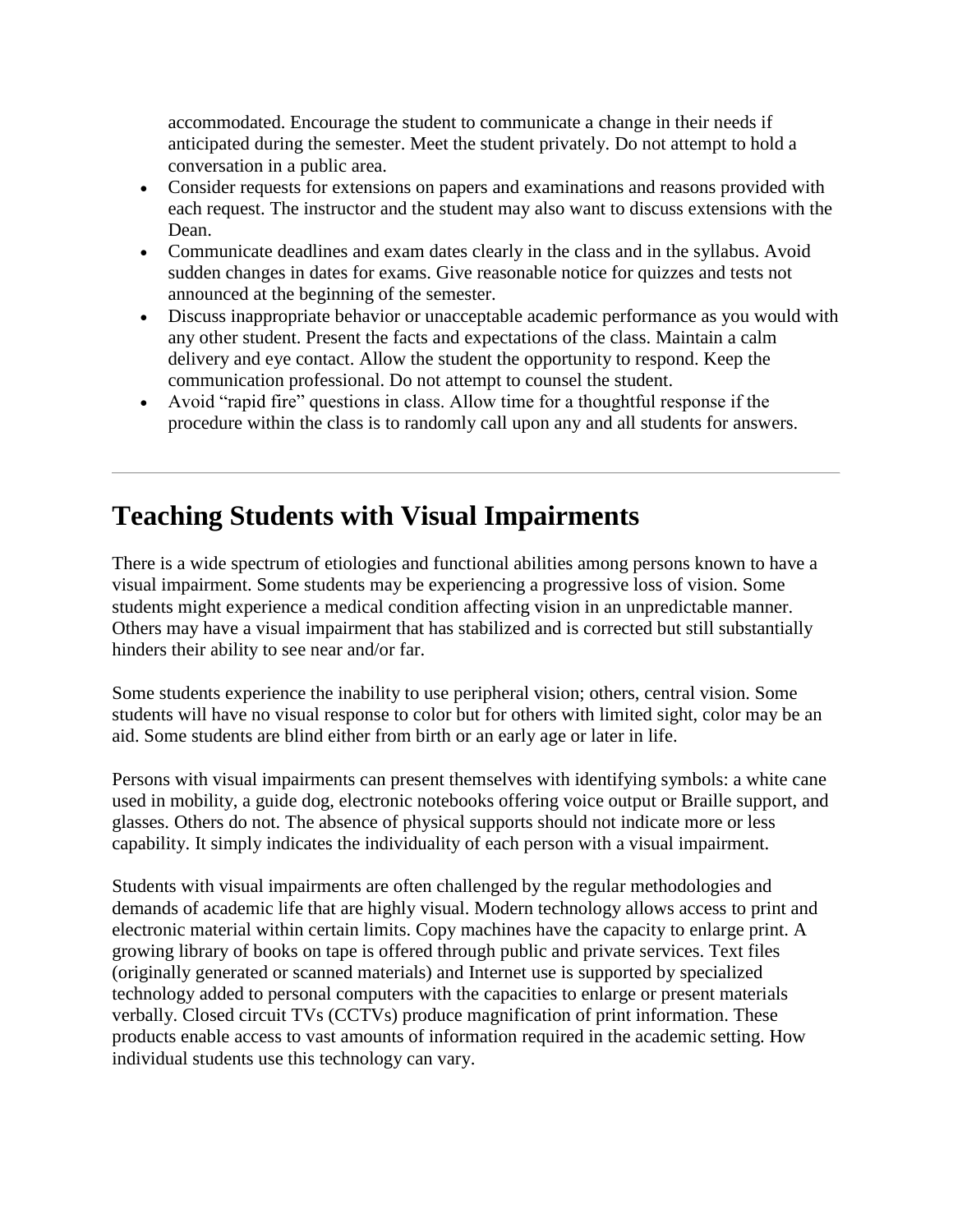Some students arrive at UAM with years of experience using special technology and manage the use to maximum benefit. Other students arrive at UAM with limited or no experience. The Office of Special Student Services can provide the technical and instructional support in these technologies and recognize that each student's ability to use and adapt is incomparable. It is often a transition time for the student moving from the use of human supports to read, write or otherwise assist to a growing independence achieved with the technology. Communications with the student, faculty members, Deans and Special Student Services is imperative in this transition stage.

Not all students who are blind will rely on Braille reading. Special Student Services does offer a Braille printer that can convert printed text from a computer file. This resource is available with prior notice.

While use of these technologies is enabling, it does not promise equal access to all sight dependent media. The use of any of these technologies can also require more time and unintentional delays. Technology does not support all visual requirements in and out of the classroom. Charts and graphic displays are not supported well. Video multimedia presentations lacking visual description may be useless to a student with a visual impairment.

Instructors may elect to provide necessary supports for their students with visual impairments in the following ways:

- When approaching a student known to have a visual impairment in or out of the classroom, introduce yourself. It will help a person know who you are without guessing by the sound of your voice. If you are leaving a group conversation, let the student know.
- If a student with a visual impairment is alone and needs to walk or sit, you can offer assistance. Wait for a response. If the student declines the offer, do nothing. If the student accepts, extend your right or left arm bent at the elbow depending on how you are situated in reach of the student's extended hand. Place your upper arm in reach of the individual's hand and if walking through a maze of obstacles, talk about the need to move right, left or up/down stairs as required. Pause for only a second if going up/down stairs and inform the student of stairs and the approximate number before reaching a flat surface. To assist and direct the student to a seat in an office or meeting room, extend your arm, elbow bent to reach the student's extended hand for direction. When approaching a chair, place the student's hand on the back or arm of the seat. In an office visit or classroom, pay attention to unexpected barriers in doorways and paths of access and changes in regular seating arrangements within the classroom used. If there is an unanticipated room change, arrange for someone to wait for the student and act as an escort to the new location.
- Invite the student privately to talk about their needs in the classroom. Ask about how he or she is handling the reading and writing assignments. This information can help understand what supports the student is using and how he or she is managing the supports. It can be informative to decide on processes and arrangements for the course requirements.
- Provide the reading list or syllabi in advance. Posting this information on line in an accessible format (text based) allows students with special technology to access it and